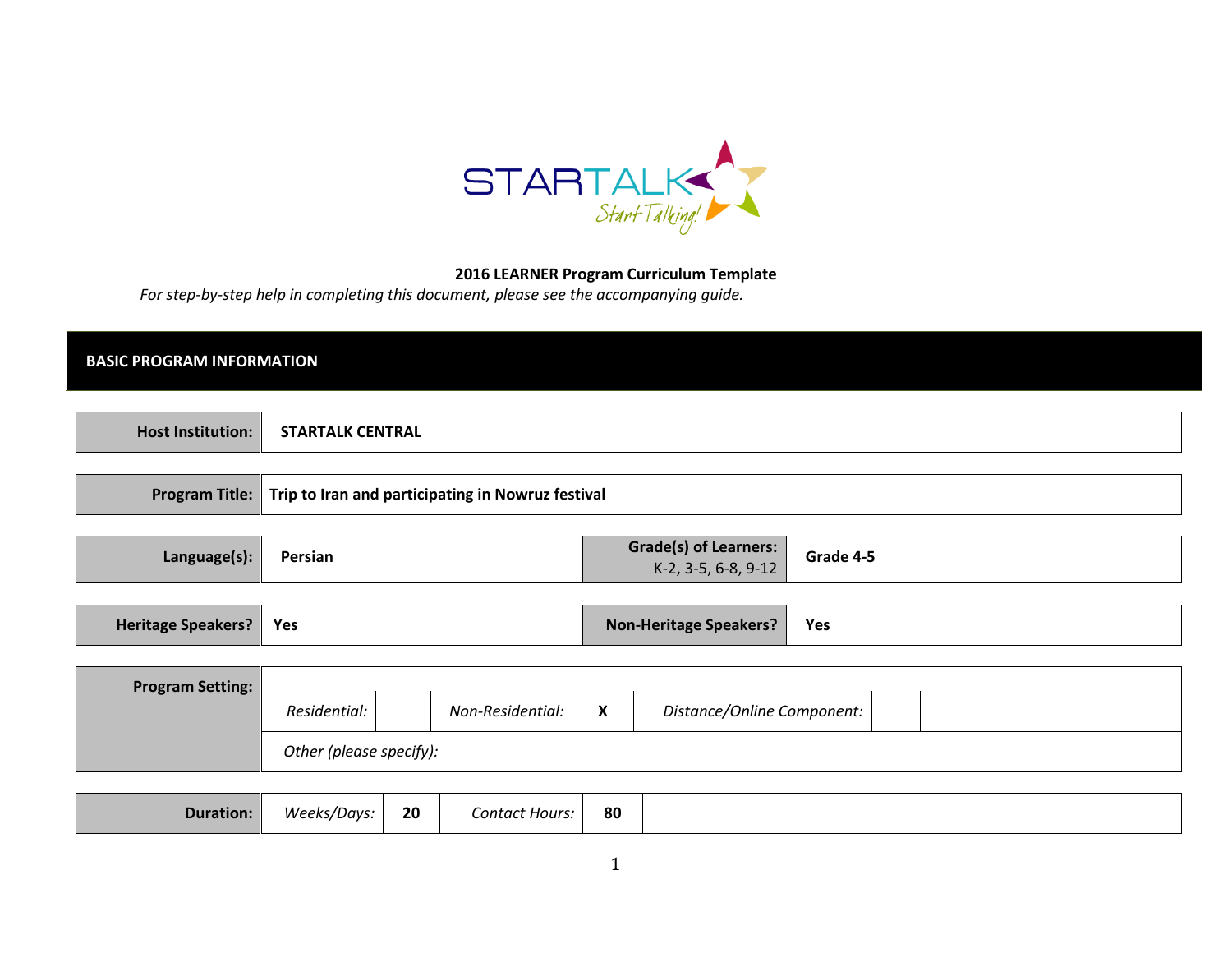| <b>Days</b> |
|-------------|
|-------------|

| <b>Target Proficiency</b><br>Level: | <b>Reading and Writing:</b> | Target Performance Level(s):<br>(during and by end of program) | <b>Reading and Writing: Intermediate Mid</b> |
|-------------------------------------|-----------------------------|----------------------------------------------------------------|----------------------------------------------|
| (by end of program) $\vert$         | <b>Intermediate Low</b>     |                                                                |                                              |

If your program will enroll learners at different developmental and language proficiency levels, please fill out a separate template for each group.

| Ms. Hajar Shakhali<br><b>Curriculum designed</b> |  |
|--------------------------------------------------|--|
| by:                                              |  |

| Email: | hajarparish@gmail.com |
|--------|-----------------------|
|--------|-----------------------|

| <b>STARTALK-endorsed Principles for Effective Teaching and Learning</b>                                                                                                                                                        |
|--------------------------------------------------------------------------------------------------------------------------------------------------------------------------------------------------------------------------------|
| Implementing a standards-based and thematically organized curriculum                                                                                                                                                           |
| Facilitating a learner-centered classroom                                                                                                                                                                                      |
| Using target language and providing comprehensible input for instruction                                                                                                                                                       |
| Integrating culture, content, and language in a world language classroom                                                                                                                                                       |
| Adapting and using age-appropriate authentic materials                                                                                                                                                                         |
| A condition to a condition of a condition of the condition of the condition of the condition of the condition of the condition of the condition of the condition of the condition of the condition of the condition of the con |

▪Conducting performance-based assessment

# STAGE 1: What will learners be able to do with what they know by the end of the program?

#### Program Overview and Theme

 In a paragraph, provide a brief overview of your program. What is the theme that will guide standards-based instruction and learning throughout the program? What will learners experience during the program? What do you hope learners will be able to do after the program ends?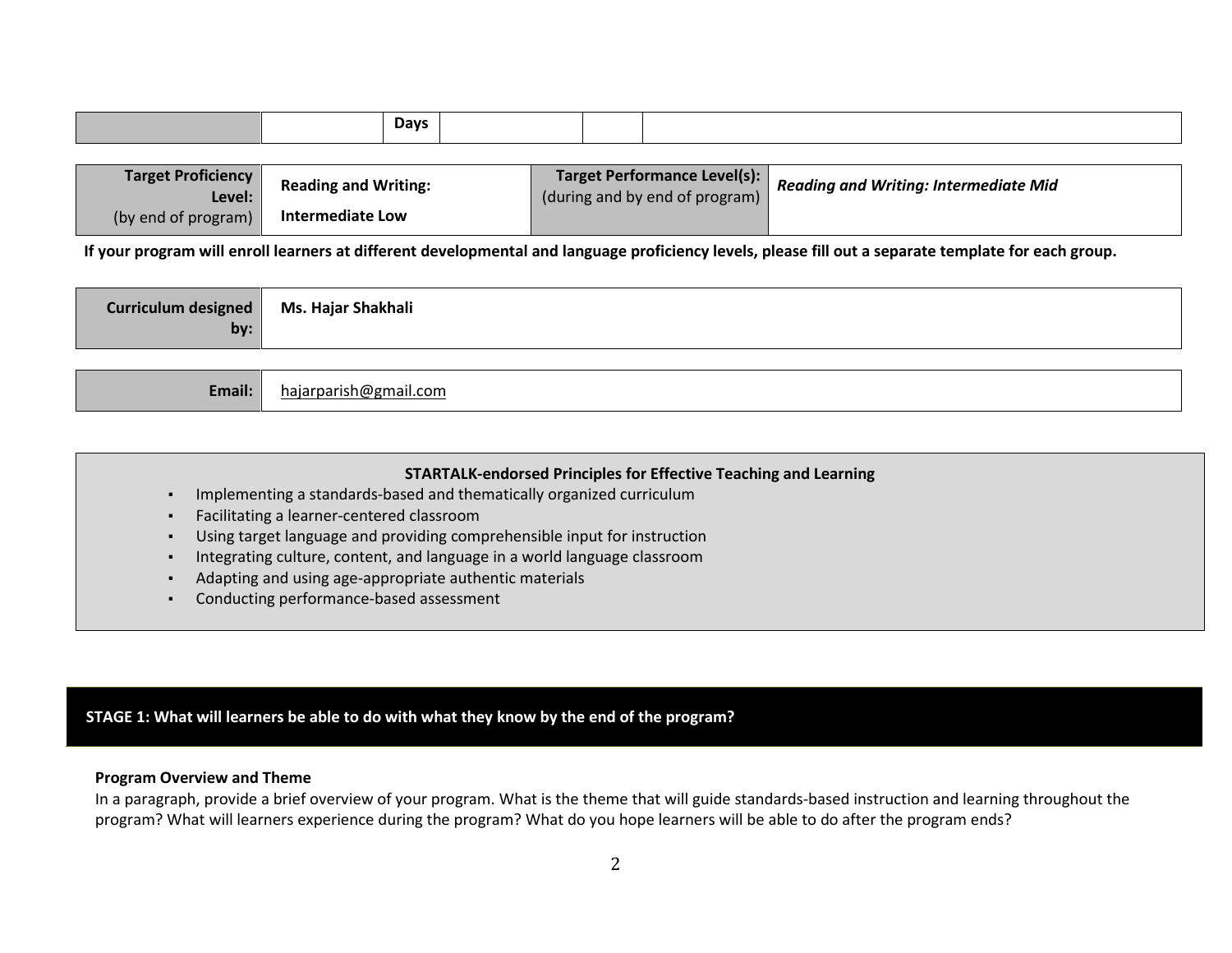Theme: "Trip to Iran and participating in Nowruz festival." Nowruz (new day), which marks the beginning of spring, is widely celebrated in Iran and the neighboring countries of Afghanistan and Tajikistan on New Year's Day (according to the solar calendar). The history of Nowruz goes back three thousand years. Through interactive activities, learner will explore traditions and customs that are involved with the Nowruz celebration. They will learn when and for how long Nowruz is celebrated, as well as what families and societies do in order to welcome the start of spring on Nowruz.

The course will target learners in  $4<sup>th</sup>$  and  $5<sup>th</sup>$  grades (9-10 years old); however, activities will be varied in order to differentiate instruction for older learners who are entering the program at the level. For instance, younger children will be exposed to and will practice the language by completing charts, Venn diagram, and matching activities, while older learners will explore more online materials, create advertisements, completing graphic organizers and KWL (Know, Want to know, Learned), and make more detailed presentations on familiar topics.

The curriculum is intended for intensive STARTALK programs (5 days a week, 6 hours per day, including 2 hours for homework and further practice), but can be easily adapted for different program structures such as weekend schools, semester long programs, etc.

In the process of learning, students will interpret written authentic resources by reading newspapers, magazines, and/or articles; filling out worksheets/charts; and communicating via text messaging or social media with their classmates about Nowruz celebrations and customs. Learners will further work in pairs or small groups to identify and write about the similarities and/or differences of the New Year celebration in Iran and in the United State. They will read authentic texts and complete charts answering What, When, Where questions. By the end of the program, the learners will be able to read, write, and talk about favorite foods, games, activities, and important places that Persian usually visit during Nowruz. They will also be able to identify areas that are similar or different from those New Year celebrations in the United States. Learners will further be able to makeshort presentations and explains the steps that are involved in the celebration.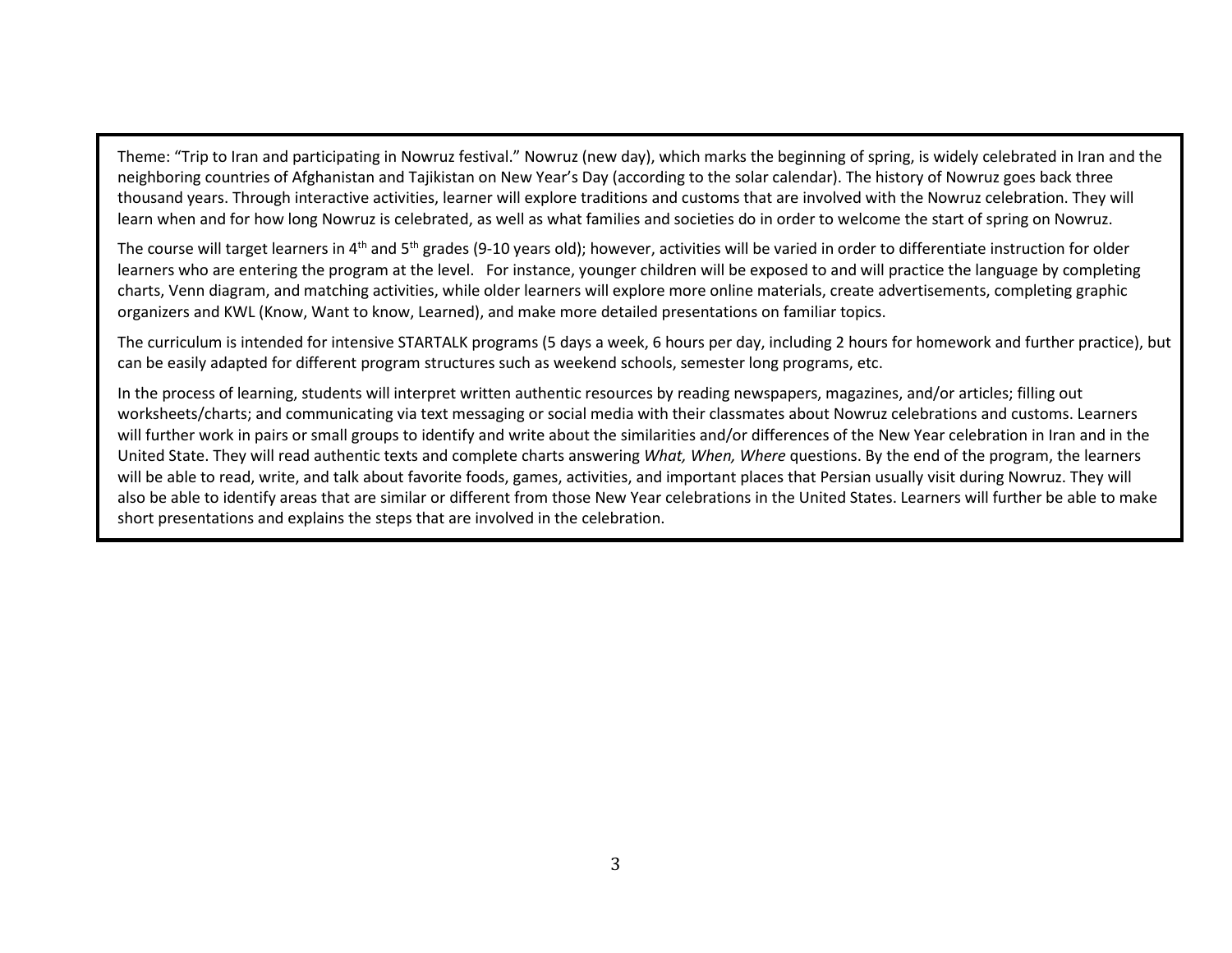| NCSSFL-ACTFL GLOBAL CAN-DO BENCHMARKS<br>Be sure to label the mode and proficiency level of each statement.                                                                                                                                                         | <b>PROGRAM CAN-DO STATEMENTS</b><br>OR NCSSFL-ACTFL CAN-DO STATEMENTS<br>Number the Can-Do statements here and then transfer to Stage 3.                                                                                                                                                                                                                                                                                             |  |  |
|---------------------------------------------------------------------------------------------------------------------------------------------------------------------------------------------------------------------------------------------------------------------|--------------------------------------------------------------------------------------------------------------------------------------------------------------------------------------------------------------------------------------------------------------------------------------------------------------------------------------------------------------------------------------------------------------------------------------|--|--|
|                                                                                                                                                                                                                                                                     | <b>Interpretive reading</b>                                                                                                                                                                                                                                                                                                                                                                                                          |  |  |
| Intermediate Low: I can understand the main idea of short and simple texts<br>when the topic is familiar                                                                                                                                                            | I can read and understand simple information and description about<br>1.<br>topics related to Nowruz celebrations and traditions such as children<br>folkloric (Amoo Nowruz and Naneh Sarma), Persian food (Samanoo,<br>Sabzi Polo); music; songs (Amoo Nowruz/samanoo) transportation;<br>historical places (Emam Squre, Tehran Musem, Bagh-e-Behesht, See o<br>Se Pol, , Tehran Grand Bazar, Chehel Setoon, pole Khajoo, and Menar |  |  |
| Intermediate Mid: I can understand the main idea of texts related to<br>everyday life and personal interests or studies.                                                                                                                                            | Jonboon); and how people usually spend their time during Nowruz (<br>Sizdeh be dar, jashne Chahar Shanbeh Souri, and Ghashogh Zanee).                                                                                                                                                                                                                                                                                                |  |  |
|                                                                                                                                                                                                                                                                     | 2. I can read short article or written interviews in which people talk about<br>Persian political and influential figures such as Amir Kabir, Naserideen<br>shah, Ferdosee, Hafiz, Mawlana Jalaluddin Rumi Balkhi, and Iranian<br>singers including Ustad Shajarian, Alireza Eftekhari, and Mohammad<br>Isfahanee and retell its main message to a friend.                                                                           |  |  |
|                                                                                                                                                                                                                                                                     |                                                                                                                                                                                                                                                                                                                                                                                                                                      |  |  |
| <b>Interpersonal Communication</b>                                                                                                                                                                                                                                  |                                                                                                                                                                                                                                                                                                                                                                                                                                      |  |  |
| Intermediate Low: I can participate in conversations (via technology-<br>mediated interaction) on a number of familiar topics using simple<br>sentences. I can handle short social interactions in everyday situations by<br>asking and answering simple questions. | I can read and write emails and Facebook postings to friends about my<br>3.<br>hobbies and interests such as regular routines on a Nowruz day; Sofre<br>ye Haft Seen folkloric stories (Amoo Nowruz and Nanneh Sarma); songs<br>(Amoo Nowruz/Samanoo); Sizdeh Be dar, , Chaharshanbeh Souri, and<br>Ghashogh Zanee; special Nowruz dishes (Samanoo, Sabzi Polo Ba                                                                    |  |  |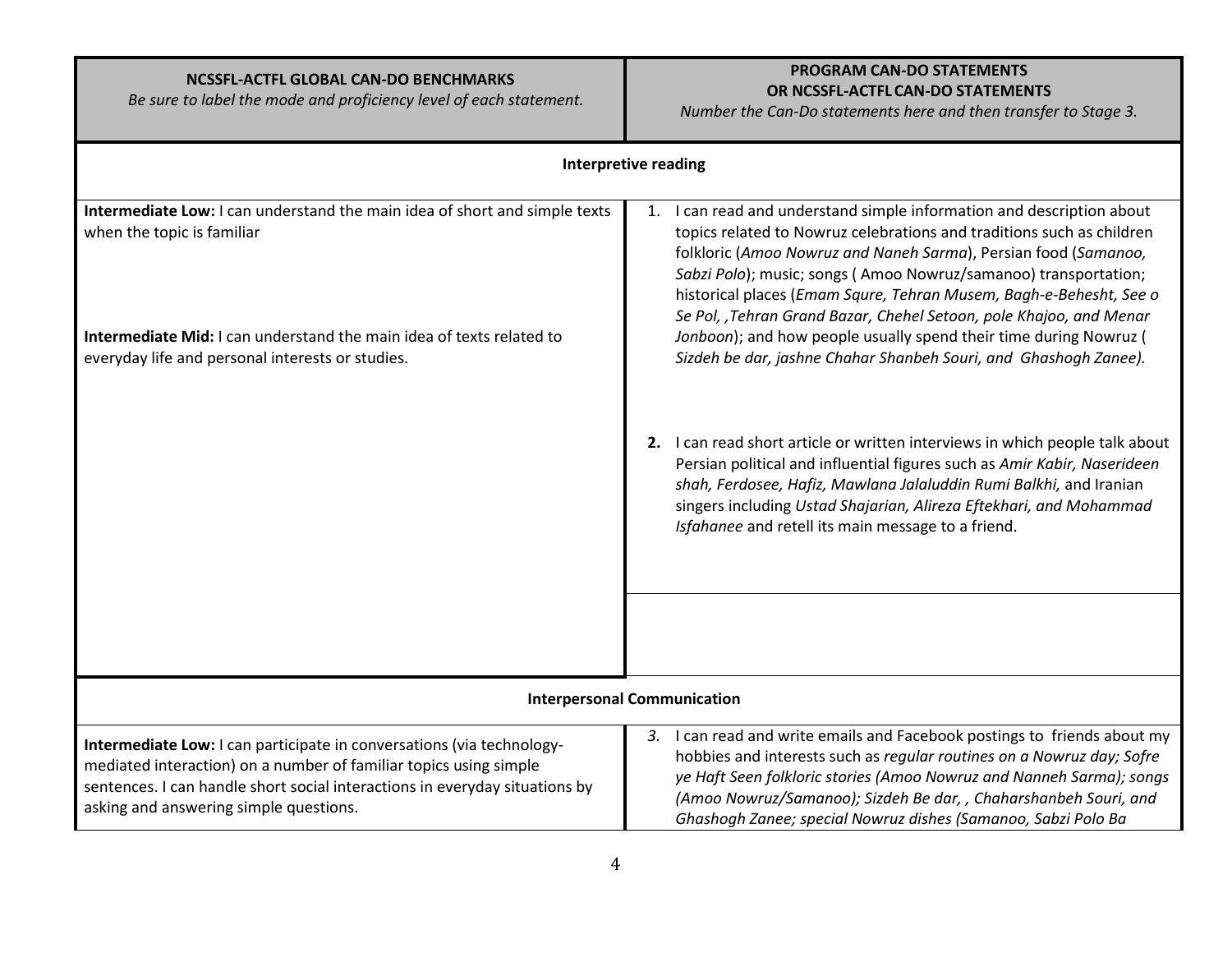| Intermediate Mid: I can participate in conversations on (via technology-<br>mediated interaction) familiar topics using sentences and series of<br>sentences. I can handle short social interactions in everyday situations by<br>asking and answering a variety of questions. I can usually say what I want to<br>say about my everyday life and myself. | Mahee); shopping (souvenir); transportation; and popular Persian<br>music and singers such as Ustad Shajarian, Alireza Eftekhari, and<br>Mohammad Isfahanee.                                                                                                                                                                                                                                                                                                                                                                                                     |  |  |
|-----------------------------------------------------------------------------------------------------------------------------------------------------------------------------------------------------------------------------------------------------------------------------------------------------------------------------------------------------------|------------------------------------------------------------------------------------------------------------------------------------------------------------------------------------------------------------------------------------------------------------------------------------------------------------------------------------------------------------------------------------------------------------------------------------------------------------------------------------------------------------------------------------------------------------------|--|--|
|                                                                                                                                                                                                                                                                                                                                                           | 4. I can read and write emails and facebook postings to friends about<br>topics related to historical places such as the Takhte Jamshed, Tehran<br>Grand Bazar, Tehran Museum, Jameh Mosque of Isfahan, See o se pol,<br>Hasht Behesht, and Chehel setoun; as well as about influential Persian<br>figures such as Amir kabir, Hafiz, Ferdosee, Mawlana Jalaluddin Rumi<br>Balkhi.                                                                                                                                                                               |  |  |
|                                                                                                                                                                                                                                                                                                                                                           | <b>Presentational Writing</b>                                                                                                                                                                                                                                                                                                                                                                                                                                                                                                                                    |  |  |
| Intermediate Low: I can write briefly about most familiar topics and present<br>information using a series of simple sentences.<br>Intermediate Mid: I can write on a wide variety of familiar topics using<br>connected sentences.                                                                                                                       | I can present on familiar topics related to Nowruz including special<br>5.<br>Nowruz dishes (Samanoo, Sabzi Koo Koo); music; songs (Amoo<br>Nowruz/Samanoo); singers such as Ustad Shajarian, Alireza Eftekhari,<br>and Mohammad Isfahanee.; folkloric stories (Amoo Nowruz and<br>Nanneh Sarma), Sizdeh be Dar, Chaharshanbeh Souri, and Ghashogh<br>zanee ; transportation; daily routines and interests; historical places<br>(Takhte Jamsid, Tehran Museum, Jameh Mosque of Isfahan, Tehran<br>Grand Bazar, baghe Mohtasham, Jamsheedieh Park,); influential |  |  |
|                                                                                                                                                                                                                                                                                                                                                           | people (Amir Kabir, Ferdosee, , Hafiz, Mawlana jalaluddin Rumi Balhki).                                                                                                                                                                                                                                                                                                                                                                                                                                                                                          |  |  |
|                                                                                                                                                                                                                                                                                                                                                           | 6. I can write about the similarities and differences between cultural<br>events related to New Year Nowruz celebration in Iran such as Jashne<br>Sizdeh be Dar and Jashne Chaharshanbeh Souri and in the United<br>States (New Year's Eve).                                                                                                                                                                                                                                                                                                                     |  |  |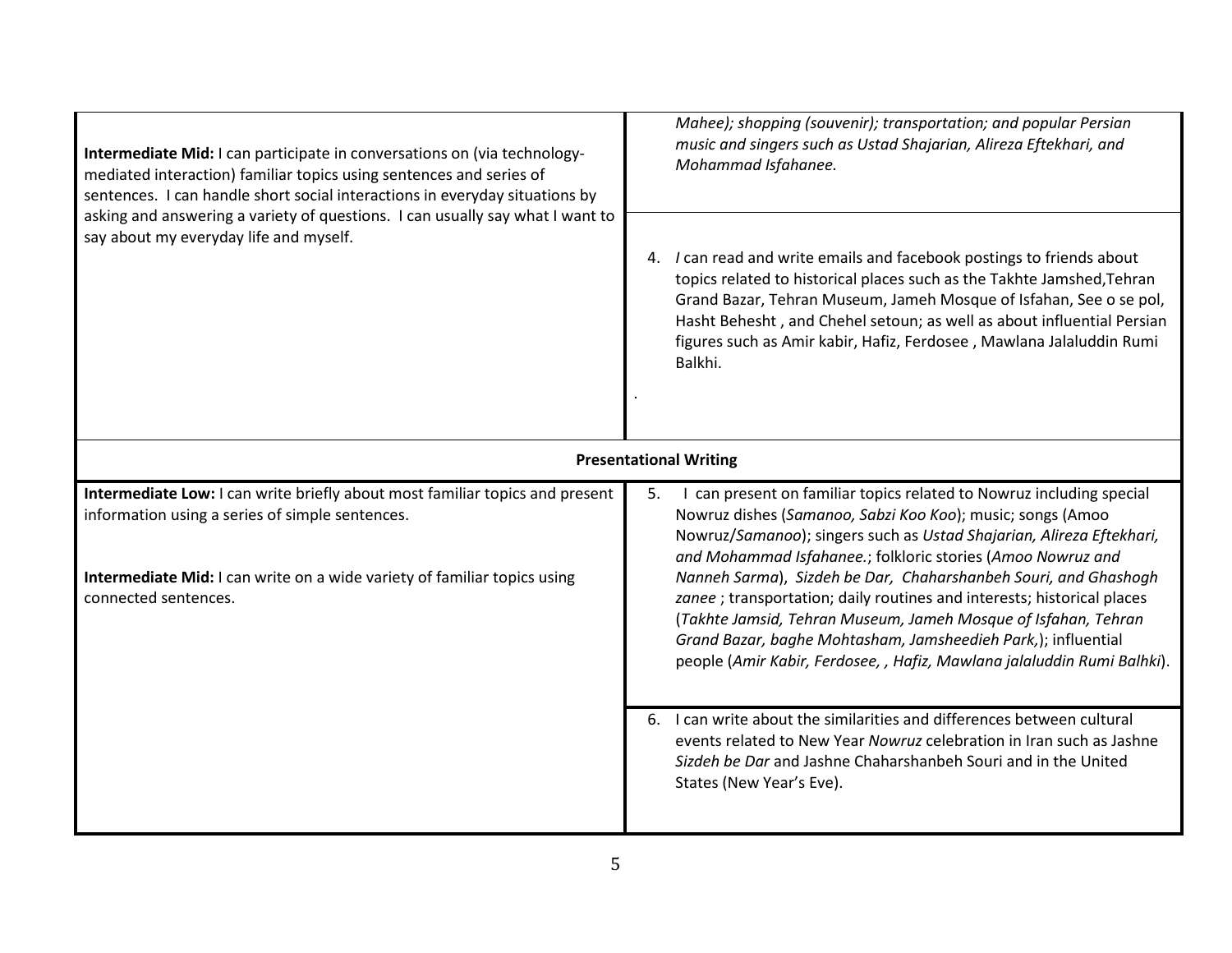STAGE 2: How will learners demonstrate what they can do with what they know by the end of the program?

#### Summative Performance Assessment

Describe the *major summative* performance assessments you will use for each of the three communicative modes. These assessments will provide evidence that learners have achieved the program learning objectives.

| <b>INTERPRETIVE TASK</b>                                                                                                                                                                                                                                                                                                                                                                                                                      | <b>INTERPERSONAL TASK</b>                                                                                                                                                                                                                                                                                                                                                                                                                                                                                          | <b>PRESENTATIONAL TASK</b>                                                                                                                                                                                                                                                                                                                                                                                                                                                                                                               |
|-----------------------------------------------------------------------------------------------------------------------------------------------------------------------------------------------------------------------------------------------------------------------------------------------------------------------------------------------------------------------------------------------------------------------------------------------|--------------------------------------------------------------------------------------------------------------------------------------------------------------------------------------------------------------------------------------------------------------------------------------------------------------------------------------------------------------------------------------------------------------------------------------------------------------------------------------------------------------------|------------------------------------------------------------------------------------------------------------------------------------------------------------------------------------------------------------------------------------------------------------------------------------------------------------------------------------------------------------------------------------------------------------------------------------------------------------------------------------------------------------------------------------------|
| Learners understand, interpret, and analyze what<br>is heard, read, or viewed on a variety of topics.                                                                                                                                                                                                                                                                                                                                         | Learners interact and negotiate meaning in<br>spoken, or written conversations to share<br>information, reactions, feelings, and opinions.                                                                                                                                                                                                                                                                                                                                                                         | Learners present information, concepts, and ideas<br>to inform, explain, persuade, and narrate on a<br>variety of topics using appropriate media and<br>adapting to various audiences of listeners,<br>readers, or viewers.                                                                                                                                                                                                                                                                                                              |
| Through reading different authentic materials,<br>learners will develop an understanding about the<br>old and contemporary cultural practices related to<br>daily life and Nowruz celebration. They will<br>further compare and contrast similarities and<br>differences of customs and traditions in Iran and<br>in the United States. Learners will complete<br>graphic organizers and Venn diagrams to<br>demonstrate their understanding. | The learners will communicate with friends and<br>native Persians through text messages and short<br>postings on social media (Moodle/Facebook).<br>They will also ask follow up questions to develop<br>deeper understanding about the topic. Learners<br>will share their findings from the communications<br>with friends and native speakers with classmates<br>and answer related questions. Learners will read<br>and post comments to each other's postings on<br>the program-created Moodle/Facebook page. | Learners will use the findings from readings and<br>communicating with friends and native speakers<br>to prepare a presentation. They will inform the<br>audience what people usually do in Nowruz in<br>Iran. They will also show pictures of Nowruz<br>celebration in old days and compare them with<br>the contemporary practices. They will then post<br>pictures of their presentation to the program's<br>Moodle/Facebook page and write a short<br>summary about it. Other students will read the<br>postings and offer comments. |

STAGE 3: What will prepare learners to demonstrate what they can do with what they know?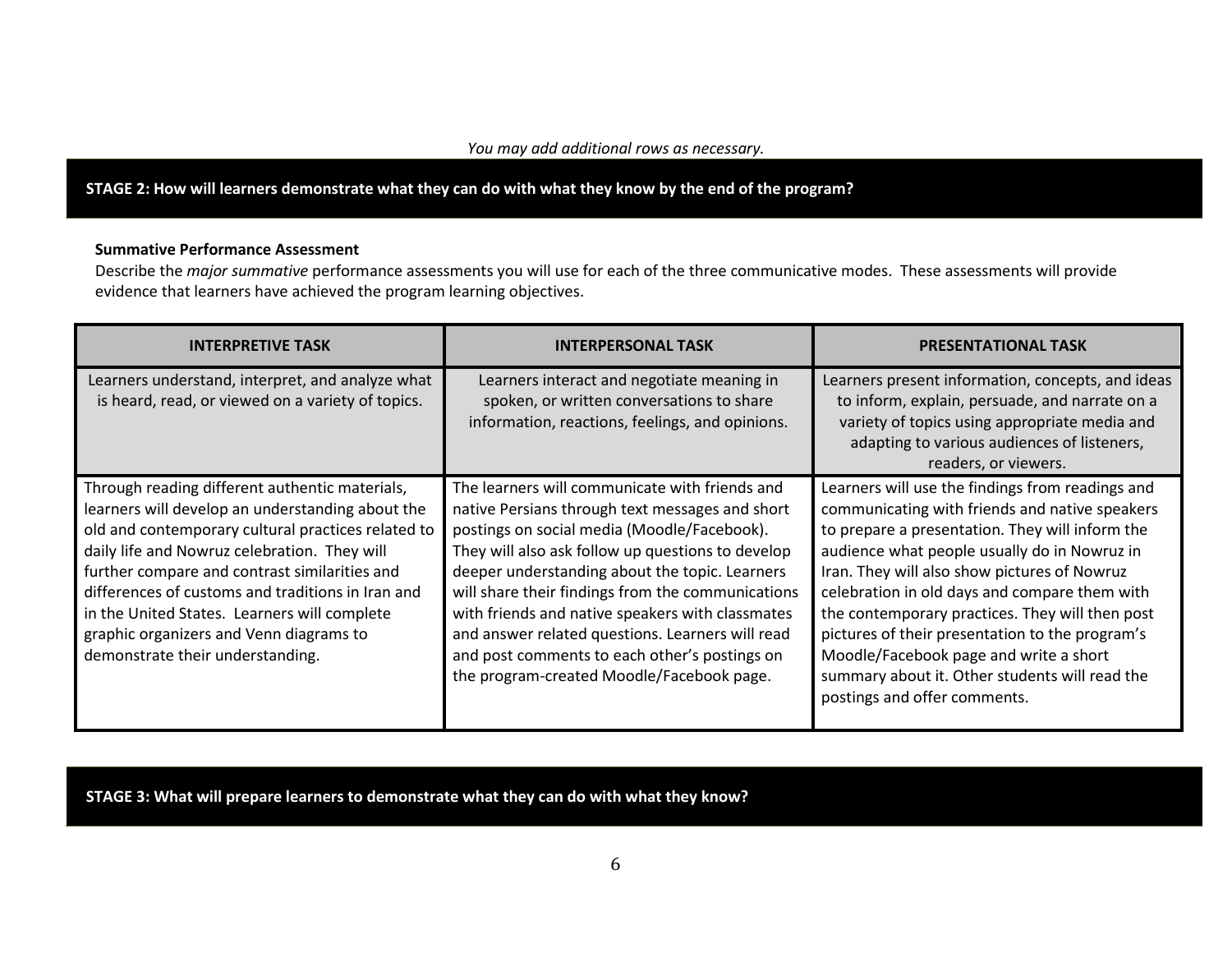#### Learning Experiences

 In this section, list the major learning experiences and related evidence of learning from the beginning through the end of your unit/program. Complete the first column with the program Can-Dos developed or identified in Stage 1. In the second column, determine the specific linguistic, cultural, and other subject matter knowledge and skills that learners will acquire as they work with your program theme. In the third column, indicate the learning experiences that will allow learners to develop these skills and knowledge so that they can perform the summative tasks identified in Stage 2.

| <b>PROGRAM CAN-DO STATEMENTS</b><br><b>NCSSFL-ACTFL CAN-DO STATEMENTS</b><br>Learners can                                                                                                                                                                                                                                                                                                                                                                                                                                                                            | LANGUAGE, CULTURE, CONTENT<br>Learners need to use                                                                                                                                                                                                                                                                                                                                                                                                                                                                                                                                    | <b>MAJOR LEARNING EXPERIENCES &amp; EVIDENCE</b><br>Learners will experience & demonstrate                                                                                                                                                                                                                                                                                                                                                                                                                                                                                                                                                                                                                       |
|----------------------------------------------------------------------------------------------------------------------------------------------------------------------------------------------------------------------------------------------------------------------------------------------------------------------------------------------------------------------------------------------------------------------------------------------------------------------------------------------------------------------------------------------------------------------|---------------------------------------------------------------------------------------------------------------------------------------------------------------------------------------------------------------------------------------------------------------------------------------------------------------------------------------------------------------------------------------------------------------------------------------------------------------------------------------------------------------------------------------------------------------------------------------|------------------------------------------------------------------------------------------------------------------------------------------------------------------------------------------------------------------------------------------------------------------------------------------------------------------------------------------------------------------------------------------------------------------------------------------------------------------------------------------------------------------------------------------------------------------------------------------------------------------------------------------------------------------------------------------------------------------|
| Copy these Can-Dos directly from Stage 1,<br>Column 2. Use one row per Can-Do.                                                                                                                                                                                                                                                                                                                                                                                                                                                                                       | List the vocabulary, grammatical structures, language<br>chunks, cultural knowledge, and content information<br>that learners need to accomplish the Can-Dos listed in<br>column 1.                                                                                                                                                                                                                                                                                                                                                                                                   | Describe the key learning<br>tasks/activities/formative assessments that<br>allow learners to demonstrate that they can<br>meet the stated Can-Do.                                                                                                                                                                                                                                                                                                                                                                                                                                                                                                                                                               |
| <b>Interpretive Reading</b>                                                                                                                                                                                                                                                                                                                                                                                                                                                                                                                                          |                                                                                                                                                                                                                                                                                                                                                                                                                                                                                                                                                                                       |                                                                                                                                                                                                                                                                                                                                                                                                                                                                                                                                                                                                                                                                                                                  |
| <b>Intermediate Low:</b><br>1. I can read and understand simple<br>information and description about<br>topics related to Nowruz celebrations<br>and traditions such as children<br>folkloric (Amoo Nowruz and Naneh<br>Sarma), Persian food (Samanoo, Sabzi<br>Polo); music; songs (Amoo<br>Nowruz/samanoo) transportation;<br>historical places (Emam Squre, Tehran<br>Musem, Bagh-e-Behesht, See o Se Pol,<br>,Tehran Grand Bazar, Chehel Setoon,<br>pole Khajoo, and Menar Jonboon);<br>and how people usually spend their<br>time during Nowruz (Sizdeh be dar, | Vocabulary: Bazaar, traditional, restaurant, store,<br>masque, grocery, handicrafts, alley, street<br>بازار، سنتی ، رستوران، دکان، مسجد، عطاری، صنایع دستی، کوچه،<br>خيابان،<br>he addition "-e", compound action verbs, interrogative<br>Grammatical structure: demonstrative pronouns,<br>Personal and possessive pronoun, most frequently used<br>adjectives, Ezafe or twords, prepositions, the opposite<br>words,<br>Opposite Adjectives: big, small, pretty, ugly, expensive,<br>cheap, old, new, busy, empty<br>بزرگ، كوچک، زيبا، زشت، گران، ارزان، قديمي،<br>نو ، شلو غ، خلوت | <b>Younger Learners</b><br>In groups of two or three, learners will receive<br>two pictures of different monuments of<br>historical places in Iran. They will read the<br>provided short and simple description/caption<br>of one of the pictures. They will then use the<br>second picture (with no information) and write<br>a simple caption for the picture describing the<br>name of the place, the date and the person(s)<br>who has built the place, historical significance<br>of the place and some physical description of it.<br>At last, they will post their pictures on the<br>classroom's wall. Students will walk around and<br>read the information for each picture.<br><b>Older Learners:</b> |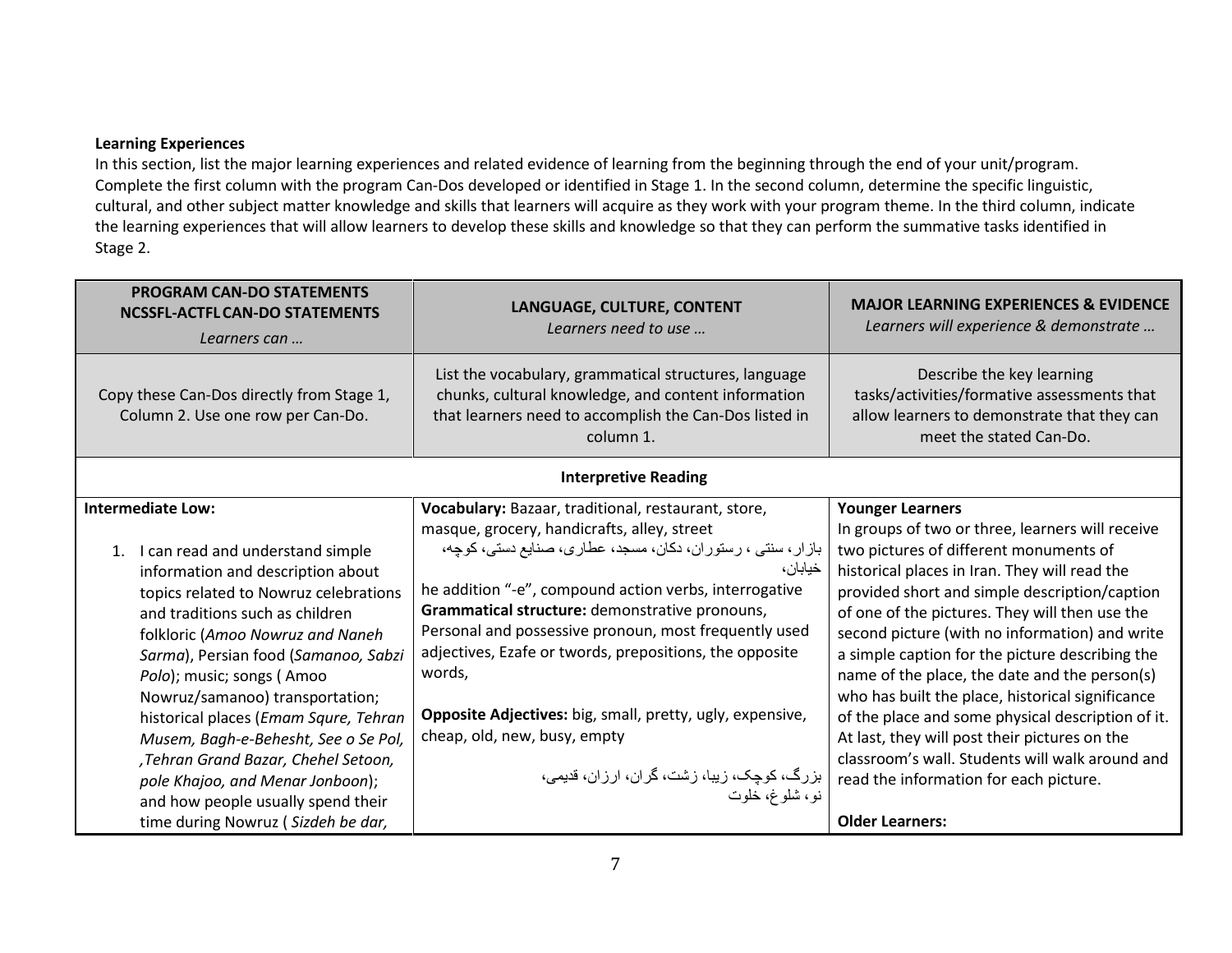| jashne Chahar Shanbeh Souri, and<br>Ghashogh Zanee). | Language Chunks: Tehran's grand bazaar, traditional<br>restaurant, coffee shop, Persian food. My mom and I go<br>to Tehran's grand bazaar today. Tehran's grand bazaar is<br>a traditional bazaar. There are many small stores in the<br>bazaar. Is Tehran's grand bazaar new? No, Tehran's<br>grand bazaar is old. I buy Persian handicrafts from<br>bazaar. What did you see in the bazaar?<br>باراز بزرگ تهران، رستوران سنتي، چايخانه/قهوه خانه، كله پاچه/حليم<br>فروشى<br>من با مادر م به باز ار بزرگ تهر ان می روم.<br>باز ار بزرگ تهران یک بازار سنتی است.<br>در این باز ار دکانهای زیادی است.<br>آیا باز ار تهران یک باز ار نو است؟<br>نه بازار تهران یک بازار قدیمی است.<br>من صنایع دستی از بازار می خرم.<br>چه چیز هایی در بازار تهران دیدی؟ | In groups of two or three, learners will be asked<br>to select two places that they want to visit<br>during their stay in Tehran that have similar<br>historical backgrounds. For instance, Golestan<br>Palace and Dar Ol Fonoon from Qajar dynasty.<br>They then will read a simple text about each<br>place's history and significance. They will also<br>research online to find more information about<br>each place. Each group will fill out a chart to<br>include their findings. Learners will post their<br>charts along with images on the class<br>Moodle/Facebook. They will also present it to<br>the class and answer related questions. The<br>teacher will facilitate further learning by asking<br>guided questions. |
|------------------------------------------------------|--------------------------------------------------------------------------------------------------------------------------------------------------------------------------------------------------------------------------------------------------------------------------------------------------------------------------------------------------------------------------------------------------------------------------------------------------------------------------------------------------------------------------------------------------------------------------------------------------------------------------------------------------------------------------------------------------------------------------------------------------------|---------------------------------------------------------------------------------------------------------------------------------------------------------------------------------------------------------------------------------------------------------------------------------------------------------------------------------------------------------------------------------------------------------------------------------------------------------------------------------------------------------------------------------------------------------------------------------------------------------------------------------------------------------------------------------------------------------------------------------------|
|                                                      | Cultural knowledge: Learners learn about Traditional<br>and historic building as a reflection of the personality<br>and history of the people (such as the role of men and<br>women) and country/city during that era. Bargaining,<br>pleasantry, be my guest!<br>ساختمان   های تاریخی نشان دهنده نحوه زندگی و نقش مردان و زنان در<br>روا <b>بط اجتماع</b> ی آن دوران.<br>جانه ز دن، تعار ف كر دن، بفر ماييد، قابلي ندار ه، مهمون ما باشين،                                                                                                                                                                                                                                                                                                            |                                                                                                                                                                                                                                                                                                                                                                                                                                                                                                                                                                                                                                                                                                                                       |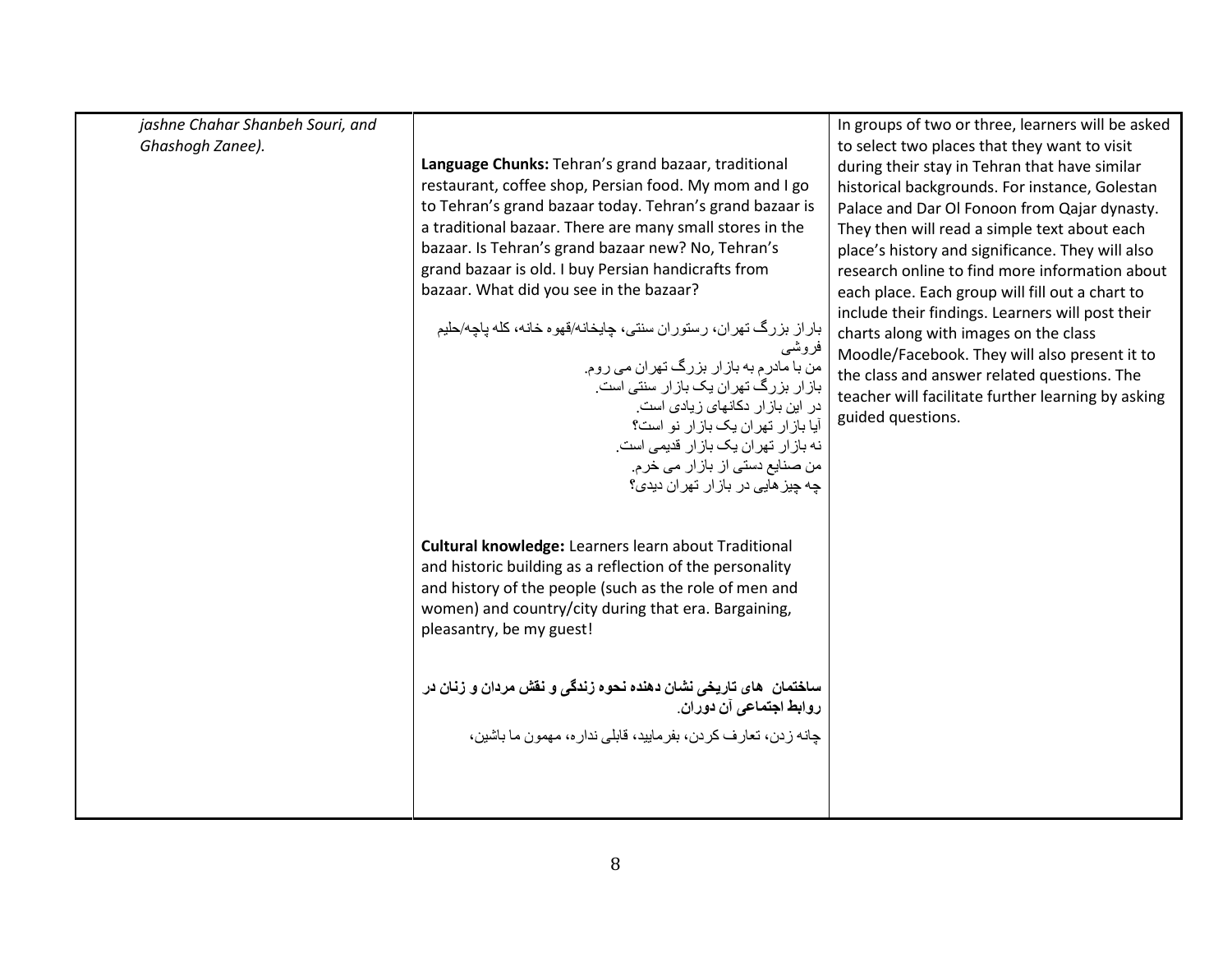|                                                                                                                                                                                                                                                                                                | <b>Content: Places (Grand Bazar in Tehran)</b>                                                                                                                                                                                                                                                                                                                                                                                |                                                                                                                                                                                                                                                                                                                                                                                                                                                                           |
|------------------------------------------------------------------------------------------------------------------------------------------------------------------------------------------------------------------------------------------------------------------------------------------------|-------------------------------------------------------------------------------------------------------------------------------------------------------------------------------------------------------------------------------------------------------------------------------------------------------------------------------------------------------------------------------------------------------------------------------|---------------------------------------------------------------------------------------------------------------------------------------------------------------------------------------------------------------------------------------------------------------------------------------------------------------------------------------------------------------------------------------------------------------------------------------------------------------------------|
| <b>Intermediate Mid:</b><br>2. I can read short article or written<br>interviews in which people talk about<br>Persian political and influential<br>figures such as Amir Kabir,<br>Naserideen shah, Ferdosee, Hafiz,<br>Mawlana Jalaluddin Rumi Balkhi, and<br>Iranian singers including Ustad | Vocabulary: exercise/sport, swimming, game/play,<br>drawing, work, school, activity, theater, park,<br>ocean/beach, library<br>شنا، ورزش، بازی، نقاشی، کار ، مدرسه، فعالیت ، سینما، بارک، دریا،<br>كتابخانه<br>Grammatical structures: Action verbs: present tense,<br>negative, positive, possessive pronoun (pronoun<br>injunctive), like and dislike, interrogative words,<br>frequently used adjectives and adverbs, etc. | <b>Younger learners:</b><br>Learners will read a text supported by images<br>about Persian students class schedule. Example:<br>Mina wakes up at 7am. She eats breakfast and<br>gets ready for school. She goes to school with<br>her dad. She has Farsi class from 8:30 - 9:30.<br>She has Math class from 9:30-10:30.<br>Learners will then fill out a chart indicating the<br>time of the day and the activity of the native<br>Persian student based on the schedule. |
| Shajarian, Alireza Eftekhari, and<br>Mohammad Isfahanee and retell its<br>main message to a friend.                                                                                                                                                                                            | خودش،خودم، خودت،<br>دوست داشتن، دوست نداشتن کردن،ورزش کردن، بازی کردن،خواندن،<br>داشتن، رفتن<br>Language Chunks: free-time, what sport do you like? I<br>like swimming. I play basketball. What do you do in your<br>free time? I go to school everyday and study. On<br>Sundays I go to the beach.<br>وقت أزاد                                                                                                               | <b>Older learners:</b><br>Learners will read about two Persian students<br>and their hobbies. Example: Mina likes to read<br>books. She likes reading novels and non-fiction<br>books. She reads books every Mondays,<br>Tuesdays, Thursdays, and Fridays for 50<br>minutes. On Thursdays, she goes to library to<br>read with her friends<br>Babak likes to play soccer. He likes to play                                                                                |
|                                                                                                                                                                                                                                                                                                | چه ورزشي دوست داري؟<br>من ورزش شنا دوست دارم.<br>من بسكتبال بازي مي كنم.<br>تو در وقت آزاد خودت چه كار مى كنى؟<br>من هرروز به مدرسه می روم و درس می خوانم.<br>روز های پکشنبه به دریا می روم.<br>Cultural knowledge: Students will learn about different<br>traditional hobbies and places and their significances as<br>reflection of the culture and history of the people in                                                | goalie. He practices for 2 hours every Friday,<br>Saturday, and Tuesday. On Sundays, Babak and<br>his team play in a tournament<br>Learners will then use a Venn Diagram to<br>compare and contrast the two schedules. The<br>teacher will provide feedback.                                                                                                                                                                                                              |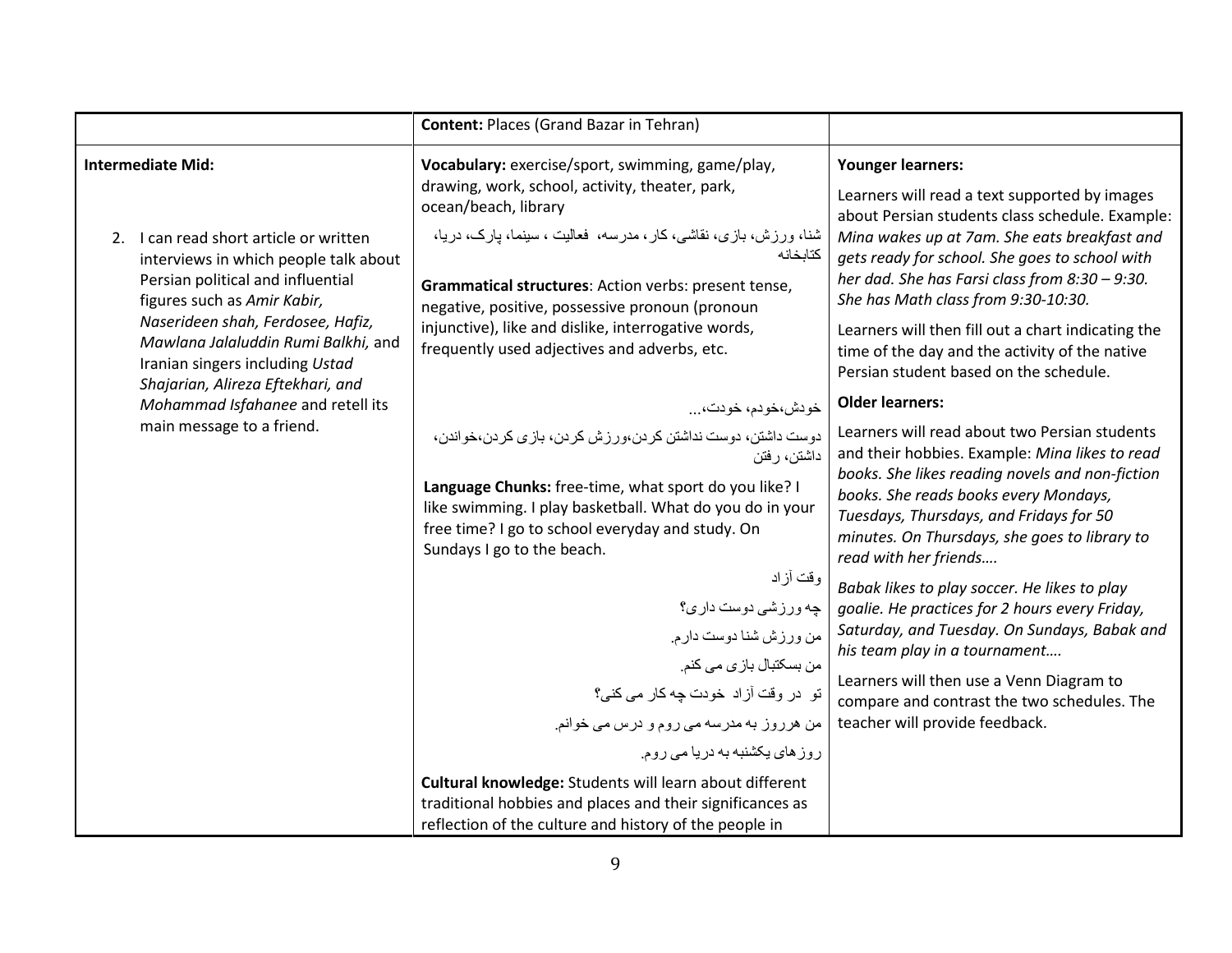|                                                                                                                                                                                                                                                                                                                                                                                                                                                                                                                                                                                | Iran<br>مکان های سنتی، جوانمردی و یهلوانی<br><b>Content: hobbies and interests</b>                                                                                                                                                                                                                                                                                                                                                                                                                                                                                                                                                                                                                                                                                                                                                                                                                                                                                                                                                                                                                                                                                                        |                                                                                                                                                                                                                                                                                                                                                                                                                                                                                                                                                                                                                                                                                                                                                                                                                                                                                                                                                                                                                                                                                                                |
|--------------------------------------------------------------------------------------------------------------------------------------------------------------------------------------------------------------------------------------------------------------------------------------------------------------------------------------------------------------------------------------------------------------------------------------------------------------------------------------------------------------------------------------------------------------------------------|-------------------------------------------------------------------------------------------------------------------------------------------------------------------------------------------------------------------------------------------------------------------------------------------------------------------------------------------------------------------------------------------------------------------------------------------------------------------------------------------------------------------------------------------------------------------------------------------------------------------------------------------------------------------------------------------------------------------------------------------------------------------------------------------------------------------------------------------------------------------------------------------------------------------------------------------------------------------------------------------------------------------------------------------------------------------------------------------------------------------------------------------------------------------------------------------|----------------------------------------------------------------------------------------------------------------------------------------------------------------------------------------------------------------------------------------------------------------------------------------------------------------------------------------------------------------------------------------------------------------------------------------------------------------------------------------------------------------------------------------------------------------------------------------------------------------------------------------------------------------------------------------------------------------------------------------------------------------------------------------------------------------------------------------------------------------------------------------------------------------------------------------------------------------------------------------------------------------------------------------------------------------------------------------------------------------|
|                                                                                                                                                                                                                                                                                                                                                                                                                                                                                                                                                                                | <b>Interpersonal Communication</b>                                                                                                                                                                                                                                                                                                                                                                                                                                                                                                                                                                                                                                                                                                                                                                                                                                                                                                                                                                                                                                                                                                                                                        |                                                                                                                                                                                                                                                                                                                                                                                                                                                                                                                                                                                                                                                                                                                                                                                                                                                                                                                                                                                                                                                                                                                |
| <b>Intermediate Low</b><br>3. I can read and write emails and<br>Facebook postings to friends about<br>my hobbies and interests such as<br>regular routines on a Nowruz day;<br>Sofre ye Haft Seen folkloric stories<br>(Amoo Nowruz and Nanneh Sarma);<br>songs (Amoo Nowruz/Samanoo);<br>Sizdeh Be dar, , Chaharshanbeh Souri,<br>and Ghashogh Zanee; special Nowruz<br>dishes (Samanoo, Sabzi Polo Ba<br>Mahee); shopping (souvenir);<br>transportation; and popular Persian<br>music and singers such as Ustad<br>Shajarian, Alireza Eftekhari, and<br>Mohammad Isfahanee. | Vocabulary: restaurant, message, invitation, field trip,<br>answer, history/date, birthday<br>رستوران، بيام، دعوت، گردش علمي، جواب، تاريخ، تولد<br>Grammatical structures: Action verbs: to invite, to send<br>messages, to write rsponses and the expression of "like",<br>" dislike", to order food, drink, and desert, adverb of<br>time and place, past and present tense, possessive<br>pronouns, interrogative words, I would prefer<br>دعوت كردن، بيام فرستادن،ر فتن،جواب دادن، نوشتن<br>Language Chunks: invitation card, field trip to a<br>restaurant, email. I invite him/her to the restaurant. We<br>go to a restaurant for a field trip. I answer my emails.<br>كارت دعوت ، گردش علمى به رستوران، بيام اينترنتى،<br>من او را به رستوران دعوت می کنم.<br>ماہرای گردش علمی به رستوران می رویم.<br>من جواب بيام اينترنتي او را دادم.<br>Cultural knowledge: Students will learn about behaviors<br>related to Persian traditional food and restaurant as<br>reflection of the culture, personality, and history of the<br>people pleasantries of eating in public<br>غذاها و رستوران های سنتی مثل طرز درست کردن و دم کردن چای و<br>خوردن چای و نبات، تعارف برای برداخت بول غذا | <b>Younger learners:</b><br>Learners will read a simple text, supported by<br>images, and respond to a simple invitation<br>message from a friend. In the message the<br>learner is invited to go to his friend's birthday<br>party at park and has the information about the<br>place and time. Learners will answer this<br>message by writing hello and a short/simple<br>sentence of yes/or no responses (yes, I<br>can/would like to come/or No, I can't/wouldn't<br>like to come) and end their message by writing<br>good-byes.<br><b>Older learners:</b><br>Learners in groups of two will create an online<br>simple/short birthday invitation card to a<br>Persian restaurant. They will post it on to the<br>program's Moodle/Facebook page. The<br>invitation message will include hello, the date,<br>the place, address of the place, good-bye, and<br>sign their name. Each group will read the other<br>groups' invitation messages and will post a<br>short reply and ask one or two questions to get<br>more information, for example: how many<br>people are invited? Can I bring a friend? |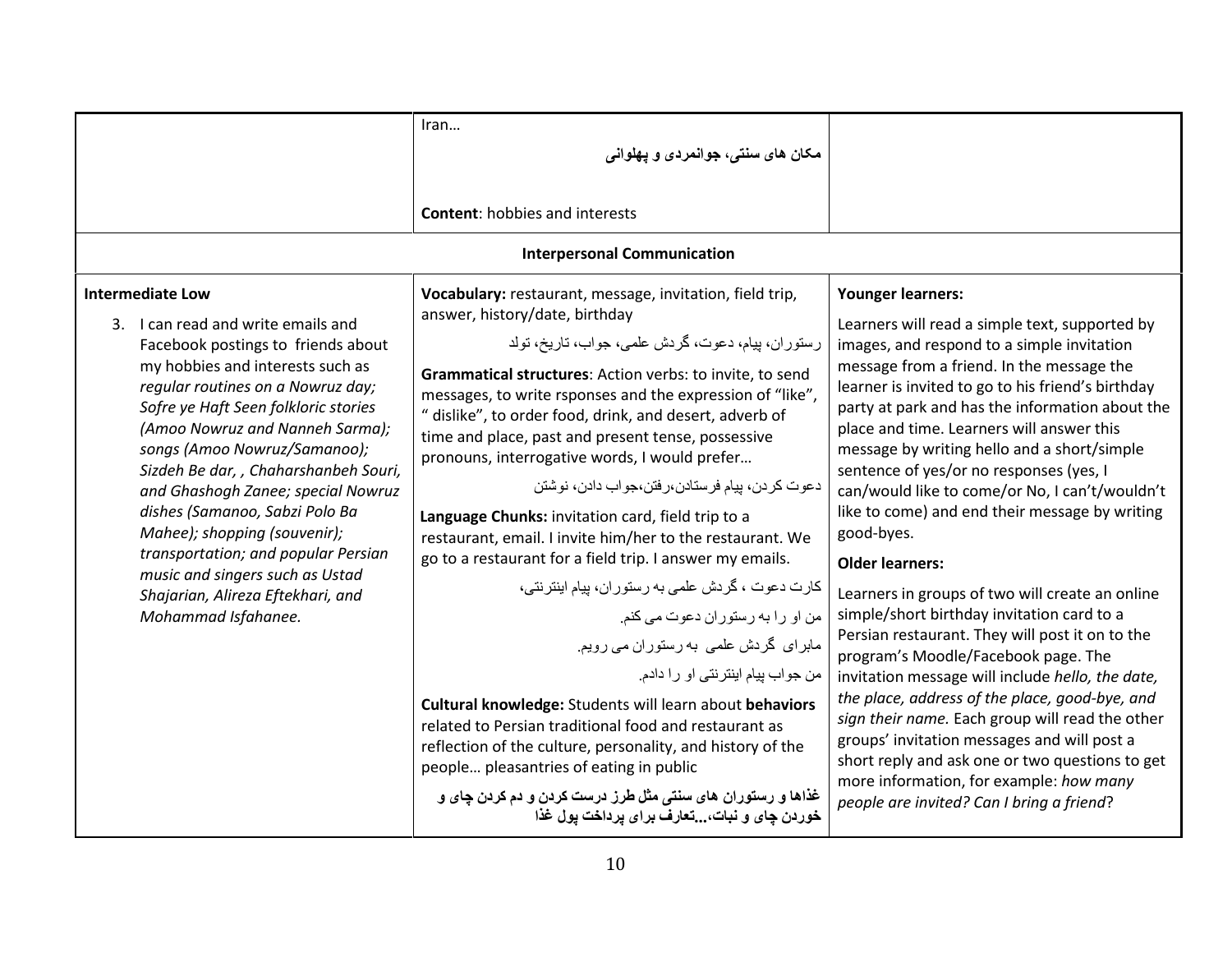| <b>Intermediate Mid</b><br>Vocabulary: park, traditional gym, tea shop, traditional<br><b>Younger learners:</b><br>restaurants, museum, square<br>In groups of two, learners will select photos of a<br>یارک ، زورخانه، جایخانه، رستوران های سنتی، میدان آزادی، موزه ملی<br>restaurant (each group will have different<br>4. I can read and write emails and<br>selection) in Tehran and write simple<br>Grammatical structures: The expression of how and<br>facebook postings to friends about<br>descriptive sentences about it. They will share<br>why, prepositions, action verbs, negative verbs · present<br>topics related to historical places such<br>their picture and descriptions with other groups<br>and past tense, adverb of time and place.<br>as the Takhte Jamshed, Tehran Grand<br>and answer related questions. At last, the<br>Bazar, Tehran Museum, Jameh<br>ر فتن، دو ست داشتن، دو ست نداشتن، ر فتن، دیدن،<br>learners will post their pictures and descriptions<br>Mosque of Isfahan, See o se pol,<br>to the program's Moodle/Facebook page for<br>Language Chunks: I am going to Laleh park with my sister<br>Hasht Behesht, and Chehel setoun; as<br>others to read and comment. The teacher will<br>and brother. Today I will go to Azadi square. I like to go<br>well as about influential Persian<br>monitor learners' online interactions and<br>to Tehran national museum.<br>figures such as Amir kabir, Hafiz,<br>provide necessary feedback.<br>Ferdosee, Mawlana Jalaluddin Rumi<br>Balkhi.<br><b>Older learners:</b><br>من با خواهر و برادرم به پارک لاله می رویم.<br>Each learner will visit different Persian websites<br>امروز به میدان آزادی م <i>ی</i> روم.<br>to learn about modern and traditional<br>من دوست دارم به موزه ملی تهران بروم.<br>restaurants in Tehran. They will select the one<br>that they would like to visit when they travel to<br>Iran. Learners will post the picture and basic<br><b>Cultural knowledge: Ancient artifacts provide</b><br>information (location, address, the type of a<br>information about the history, life style, and culture of<br>restaurant, physical description, and the type of<br>people, places, and events from the past time. Students<br>food they provide) about the place on the<br>will learn about the life style of the ancient Iran, their<br>program's Moodle/Facebook page. Other<br>behaviors, clothes style, food and utensils<br>students will read and offer comments. The<br>teacher will monitor learners' online<br>دانش آموزان درباره فرهنگ،طرز زندگی مردم و آداب مربوط<br>interactions and post some comments to<br>به رفتارهای مختلف مثل طرز لباس پوشیدن، غذا خوردن،<br>facilitate the interaction between students.<br>روابط فامیلی، … یاد یگیرند. | Content: Food, Restaurant, Invitation | Each group will share their invitation message<br>with the class. The teacher will monitor their<br>online interactions and pose comments to draw<br>students' attention to any grammatical errors. |
|--------------------------------------------------------------------------------------------------------------------------------------------------------------------------------------------------------------------------------------------------------------------------------------------------------------------------------------------------------------------------------------------------------------------------------------------------------------------------------------------------------------------------------------------------------------------------------------------------------------------------------------------------------------------------------------------------------------------------------------------------------------------------------------------------------------------------------------------------------------------------------------------------------------------------------------------------------------------------------------------------------------------------------------------------------------------------------------------------------------------------------------------------------------------------------------------------------------------------------------------------------------------------------------------------------------------------------------------------------------------------------------------------------------------------------------------------------------------------------------------------------------------------------------------------------------------------------------------------------------------------------------------------------------------------------------------------------------------------------------------------------------------------------------------------------------------------------------------------------------------------------------------------------------------------------------------------------------------------------------------------------------------------------------------------------------------------------------------------------------------------------------------------------------------------------------------------------------------------------------------------------------------------------------------------------------------------------------------------------------------------------------------------------------------------------------------------------------------------------------------------------------------------------------------------------------------------------------------------------------------------------------------------------------------------------------------------------------------------------------------------------------------------|---------------------------------------|-----------------------------------------------------------------------------------------------------------------------------------------------------------------------------------------------------|
|                                                                                                                                                                                                                                                                                                                                                                                                                                                                                                                                                                                                                                                                                                                                                                                                                                                                                                                                                                                                                                                                                                                                                                                                                                                                                                                                                                                                                                                                                                                                                                                                                                                                                                                                                                                                                                                                                                                                                                                                                                                                                                                                                                                                                                                                                                                                                                                                                                                                                                                                                                                                                                                                                                                                                                          |                                       |                                                                                                                                                                                                     |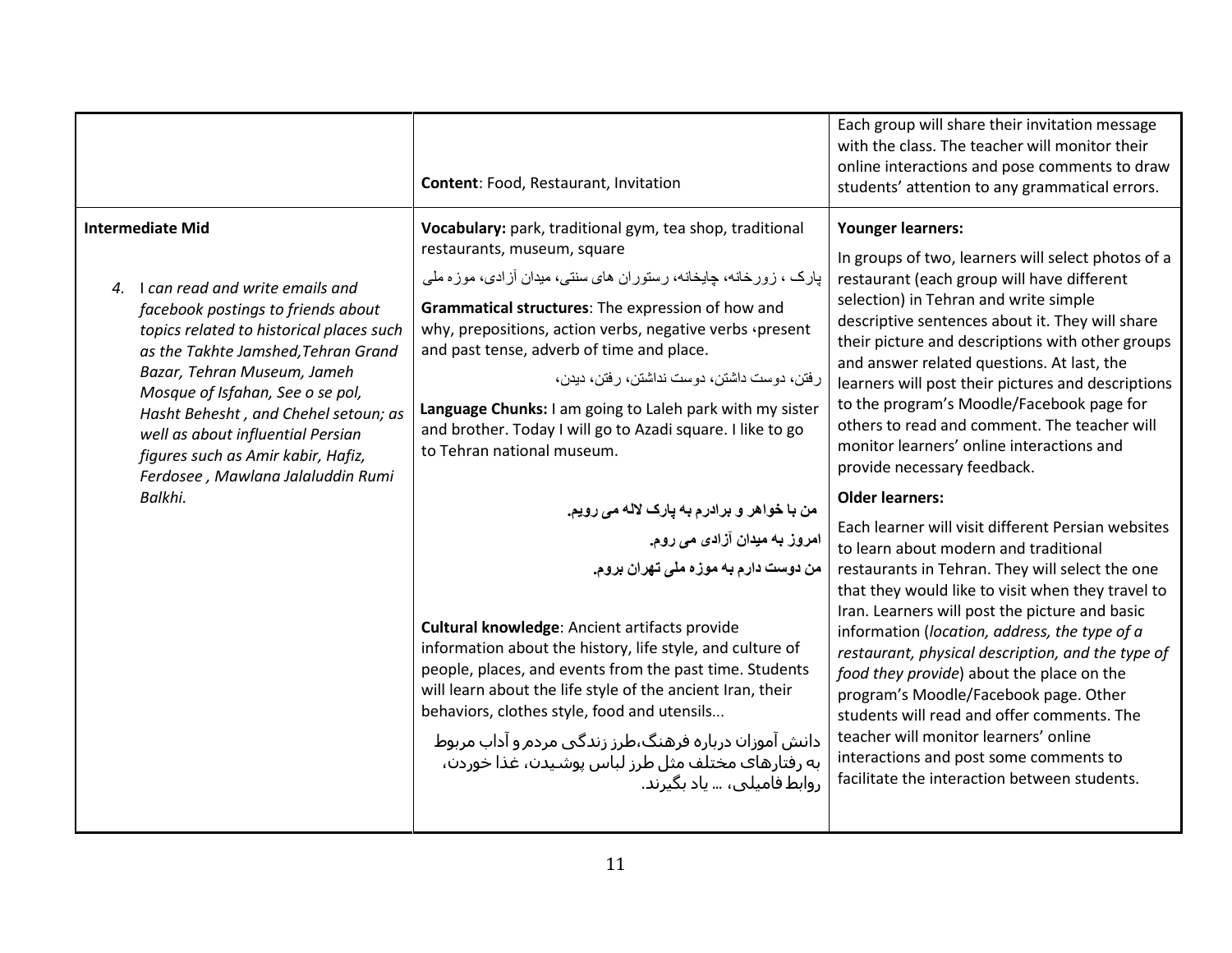|                                                                                                                                                                                                                                                                                                                                                                                                                                                                                                                                               | <b>Contents: places in Tehran</b>                                                                                                                                                                                                                                                                                                                                                                                                                                                                                                                                                                                                                                           |                                                                                                                                                                                                                                                                                                                                                                                                                                                                                                                                                                                                                                                       |
|-----------------------------------------------------------------------------------------------------------------------------------------------------------------------------------------------------------------------------------------------------------------------------------------------------------------------------------------------------------------------------------------------------------------------------------------------------------------------------------------------------------------------------------------------|-----------------------------------------------------------------------------------------------------------------------------------------------------------------------------------------------------------------------------------------------------------------------------------------------------------------------------------------------------------------------------------------------------------------------------------------------------------------------------------------------------------------------------------------------------------------------------------------------------------------------------------------------------------------------------|-------------------------------------------------------------------------------------------------------------------------------------------------------------------------------------------------------------------------------------------------------------------------------------------------------------------------------------------------------------------------------------------------------------------------------------------------------------------------------------------------------------------------------------------------------------------------------------------------------------------------------------------------------|
|                                                                                                                                                                                                                                                                                                                                                                                                                                                                                                                                               |                                                                                                                                                                                                                                                                                                                                                                                                                                                                                                                                                                                                                                                                             |                                                                                                                                                                                                                                                                                                                                                                                                                                                                                                                                                                                                                                                       |
|                                                                                                                                                                                                                                                                                                                                                                                                                                                                                                                                               | <b>Presentational Writing</b>                                                                                                                                                                                                                                                                                                                                                                                                                                                                                                                                                                                                                                               |                                                                                                                                                                                                                                                                                                                                                                                                                                                                                                                                                                                                                                                       |
| <b>Intermediate Low:</b><br>5. I can present on familiar topics<br>related to Nowruz including special<br>Nowruz dishes (Samanoo, Sabzi Koo<br>Koo); music; songs (Amoo<br>Nowruz/Samanoo); singers such as<br>Ustad Shajarian, Alireza Eftekhari,<br>and Mohammad Isfahanee.; folkloric<br>stories (Amoo Nowruz and Nanneh<br>Sarma), Sizdeh be Dar,<br>Chaharshanbeh Souri, and Ghashogh<br>zanee ; transportation; daily routines<br>and interests; historical places<br>(Takhte Jamsid, Tehran Museum,<br>Jameh Mosque of Isfahan, Tehran | Vocabulary: buss, taxi, train, metro, agency, airplane,<br>travel, trip, fast, ticket, driver, right, straight, left, up,<br>down<br>اتوبوس، تاکسی، قطار،  مترو، آژانس، هواپیما، مسافرت، سفر،  تند،<br>بليط ، راننده، رآست، مستقيم، چپ، بالا، پايين<br>Grammatical structures: Personal pronouns, adjectives,<br>adverb of time and place, prepositions, action verbs: to<br>take, to get off, to buy, to drive, direction<br>سوارشدن، بیاده شدن، رفتن، خریدن ٍ رانندگی کردن، دیروز ، امروز<br>Language Chunks: we are traveling from Tehran to<br>Shiraz with train. We have tickets for train. How do you<br>travel to Tehran? I like to travel with airplanes. Airplanes | <b>Younger learners:</b><br>In groups of three, learners will watch a video<br>about transportation in Iran. They will then<br>select one mode of transportation; for instance,<br>train. They will then research online to find<br>information about the following: Where the<br>train station is? How people can purchase a<br>ticket for the train? How long is the travel from<br>Tehran to Shiraz using the train? They will then<br>talk about the steps required to use that<br>particular transportation. They will create a<br>pamphlet with the traveling information and<br>present it to the class.<br>The teacher will provide feedback. |
| Grand Bazar, baghe Mohtasham,<br>Jamsheedieh Park,); influential people                                                                                                                                                                                                                                                                                                                                                                                                                                                                       | are fast.                                                                                                                                                                                                                                                                                                                                                                                                                                                                                                                                                                                                                                                                   | <b>Older learners:</b>                                                                                                                                                                                                                                                                                                                                                                                                                                                                                                                                                                                                                                |
| (Amir Kabir, Ferdosee, , Hafiz,<br>Mawlana jalaluddin Rumi Balhki).                                                                                                                                                                                                                                                                                                                                                                                                                                                                           | ما با قطار از تهران به شیراز می رویم.<br>ما بليط قطار داريم.<br>با چه وسیله ای به تهران می روی؟<br>من هواپیما را بیشتر دوست دارم.                                                                                                                                                                                                                                                                                                                                                                                                                                                                                                                                           | Learners will read about transportation in Iran.<br>In groups of two, they will be asked to find the<br>cheapest way to travel from Tehran to Shiraz.<br>They will search online to find relevant<br>information. For example, learners will look at                                                                                                                                                                                                                                                                                                                                                                                                  |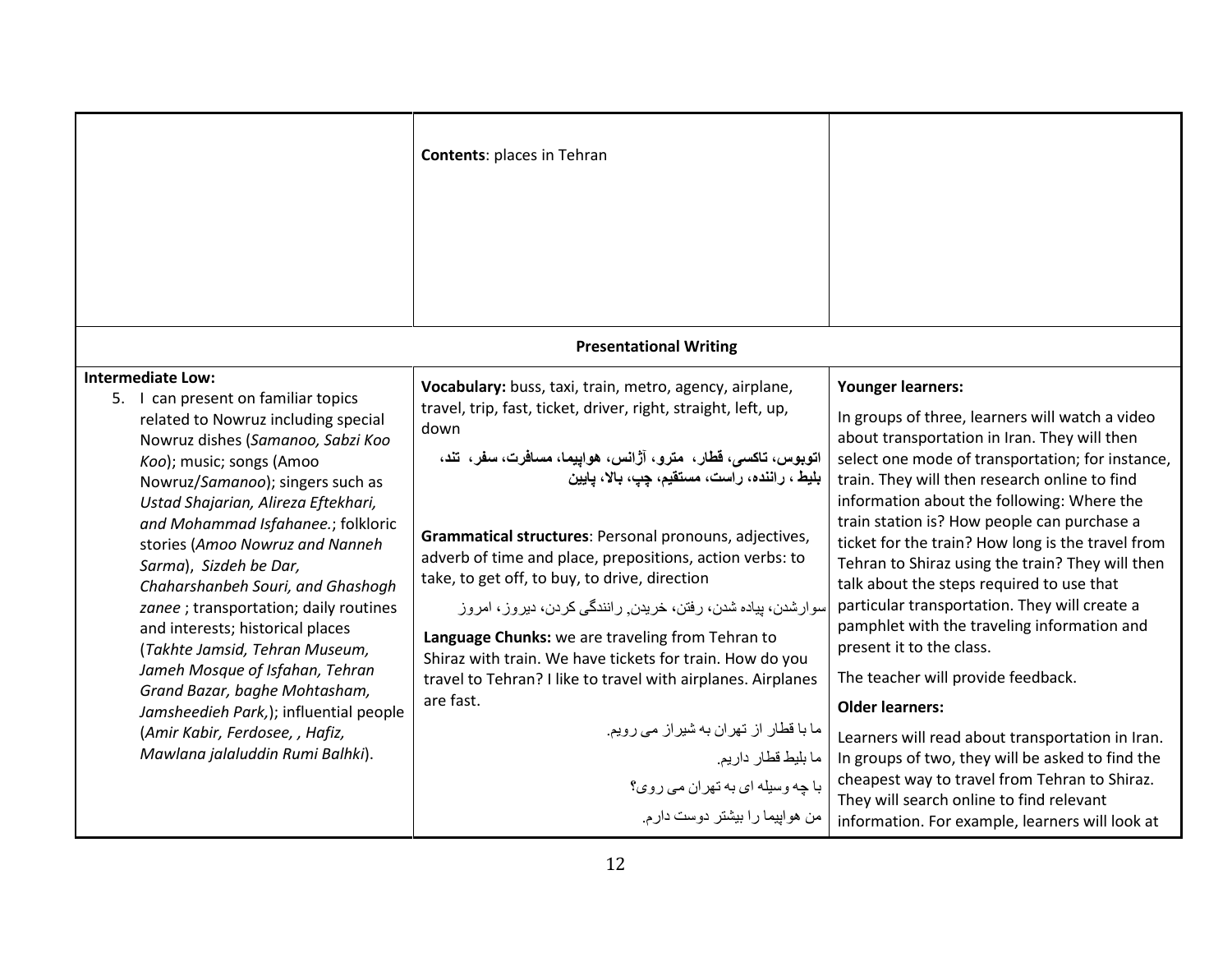|                                                                                                                                                                                                                                                                                   | هواییما تند تر می رود.<br>از یک نقطه به نقطه دیگر<br>Cultural knowledge: Students will learn about behaviors<br>related to using public transportation and "Taaroaf<br>Kardan" in paying the taxi bill, or getting in/getting off<br>the vehicle<br>تعارف كردن، (بفرماييد، شما بفرماييد)<br>جداكردن اتوبوس زنان و مردان<br>جوان ها جا و صندلی خود رابه افراد مسن می دهند و احترام می گذارند<br><b>Content:</b> transportation                                                                                                                                                                                                                                                                                                            | the Iran's bus map that has information about<br>time, bus number, and bus station number and<br>address of different places in cities of Iran. They<br>will compare that with other means of<br>transportation such as trains. They will then<br>write the information in a pamphlet including<br>the information and the cost of traveling from<br>Tehran to Shiraz. Learners will present the<br>information to the class. The teacher will<br>facilitate learning by asking guided questions.                                                                                                                                                                                                                                                        |
|-----------------------------------------------------------------------------------------------------------------------------------------------------------------------------------------------------------------------------------------------------------------------------------|------------------------------------------------------------------------------------------------------------------------------------------------------------------------------------------------------------------------------------------------------------------------------------------------------------------------------------------------------------------------------------------------------------------------------------------------------------------------------------------------------------------------------------------------------------------------------------------------------------------------------------------------------------------------------------------------------------------------------------------|----------------------------------------------------------------------------------------------------------------------------------------------------------------------------------------------------------------------------------------------------------------------------------------------------------------------------------------------------------------------------------------------------------------------------------------------------------------------------------------------------------------------------------------------------------------------------------------------------------------------------------------------------------------------------------------------------------------------------------------------------------|
| <b>Intermediate Mid:</b><br>6. I can write about the similarities and<br>differences between cultural events<br>related to New Year Nowruz<br>celebration in Iran such as Jashne<br>Sizdeh be Dar and Jashne<br>Chaharshanbeh Souri and in the<br>United States (New Year's Eve). | Vocabulary: New Year gift, Persian food, Nowruz<br>ceremonies, grass, eggs, color<br>عيدي ، سبزي بلو با ماهي، چهارشنبه سوري، <b>سيزده بد</b> ر، سبزه كاري،<br>تخم مرغ، رنگي، عمو نوروز، حاجي فيروز،<br>Grammatical structures: graduation terms, possessive<br>pronoun, action verbs related to Nowruz activities (to<br>celebrate, to jump, to give gifts, to get together),<br>simple present tense, past tense, interrogative words,<br>adverb of place and time<br>عیدی دادن، عیدی گرفتن، پریدن از آتش،هدیه دادن، گرفتن،دور هم جمع<br>شدن ، جشن گرفتن<br>Language Chunks: pleasantries related to nowruz: happy<br>Nowruz. I like jumping over the fire on Chahar-shanbeh<br>soori. My grandfather gave me a new-year gift. Which of | <b>Younger learners:</b><br>Learners will watch multiple authentic video<br>clips related to different traditions in Nowruz<br>celebration; such as Chaharshanbe Soori,<br>Nowruz eve, and Seezdeh Bedar. In pairs, the<br>learners will create a Nowruz memory book<br>page. Learners will draw, print, and use pictures<br>to write about their memories. Using simple<br>sentences, the learners will answer questions<br>such as "what is your favorite part about<br>Nowruz? What is your favorite holiday food?<br>What is your favorite holiday song? What do<br>you do with your family?" Once they have<br>completed their memory book page, they will<br>share it with other groups and answer related<br>questions.<br><b>Older learners:</b> |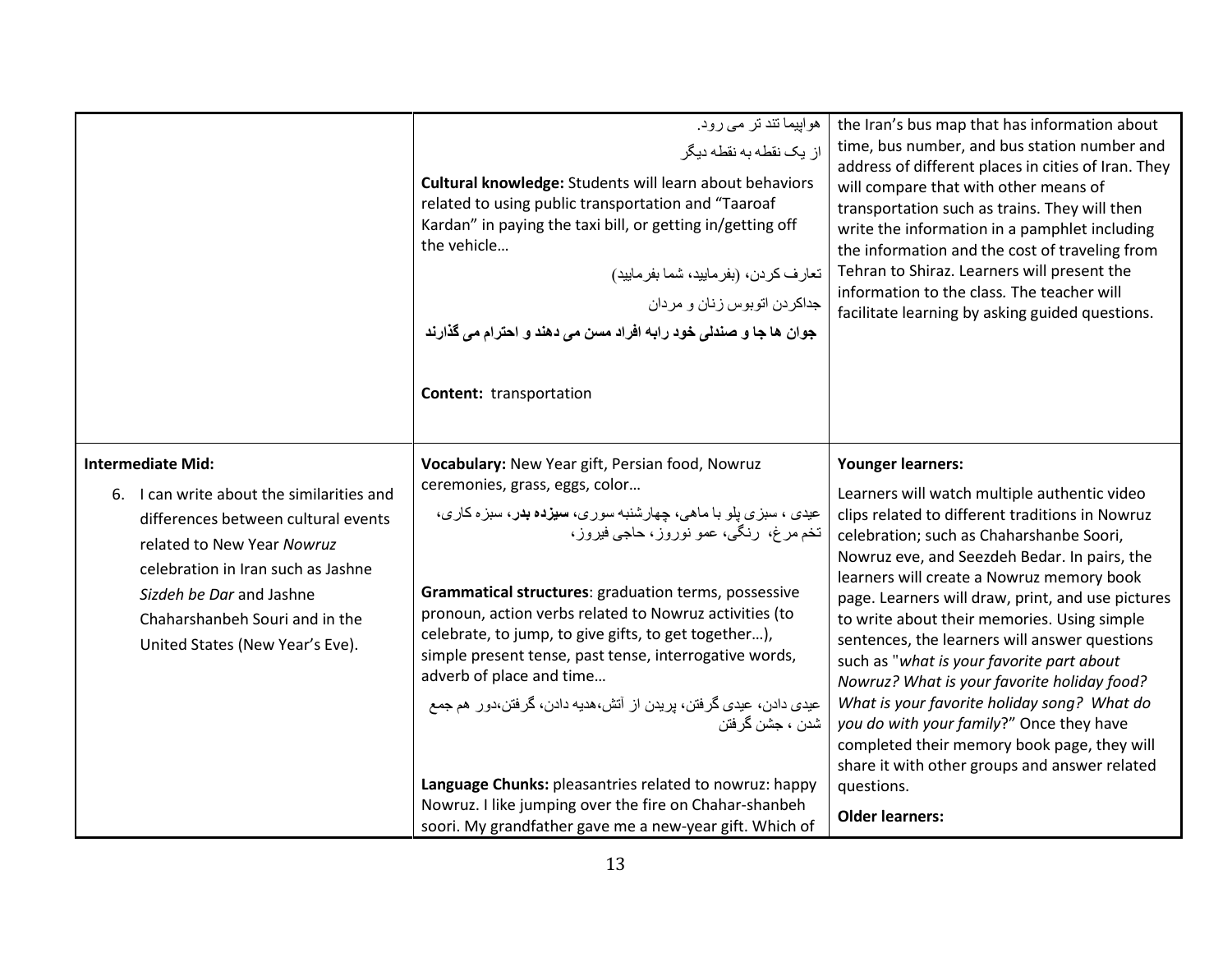| the Nowruz celebrations do you like?<br>نوز وز مبارک، عیدت مبارک، صد سال به این سال ها،سیز ده ات بدر ،<br>زرد <i>ی</i> من از تو سرخی تو از من<br>من چهارشنبه سوري از روي اتش مي پرم<br>پدر بزرگم به من عیدی داد <sub>.</sub><br>کدام مراسم نوروز را بیشتر دوست داری؟<br>در سفر ہ هفت سین چه چیز هایی است؟                                                                                                                                                                                | In groups of two, the learners will watch a video<br>clip related to the Nowruz celebration in Iran<br>and the New Year celebration in the U.S. They<br>will complete a Venn diagram and highlight<br>similarities and differences between the two<br>cultures. The learners will use the findings from<br>their Venn diagram to write a short summary<br>and post it to the program's Moodle/Facebook<br>page. Other students will read the postings and |
|------------------------------------------------------------------------------------------------------------------------------------------------------------------------------------------------------------------------------------------------------------------------------------------------------------------------------------------------------------------------------------------------------------------------------------------------------------------------------------------|-----------------------------------------------------------------------------------------------------------------------------------------------------------------------------------------------------------------------------------------------------------------------------------------------------------------------------------------------------------------------------------------------------------------------------------------------------------|
| and Nawruz such as tying the grass while wishing for a<br>better future and dropping the sprouted wheat in the<br>river or nature in order to keep the nature greener;<br>visiting elders, giving cash as a new-year gift<br>آداب و رسوم مربوط به سیزده بدر مثل سبزه گره زدن، انداختن سبزه در<br>طبیعت، رفتن به طبیعت و پیک نیک کردن و دور ریختن نحسی عدد<br>سيز ده<br>کوچکتر ها به دیدن بزرگ تر ها می روند. کوچکتر  ها از  بزرگتر ها عیدی<br>م <i>ی</i> گیرند<br><b>Content: Nowruz</b> | columns:<br>Dates of each celebrations<br>Foods commonly associated with each holiday<br>celebration<br>Symbols of each celebration<br>Key Words associated with each holiday<br>Decorations associated with each celebration<br>Songs that relate to each holiday<br>Gifts and the role gifts play in each celebration<br>Light/Candles and the role lights and/or candles<br>play in each holiday festival                                              |

You may add additional rows as necessary.

# Materials & Other Resources

Describe the primary resources that you plan to use for the program. Be specific so that these resources can be shared with other programs.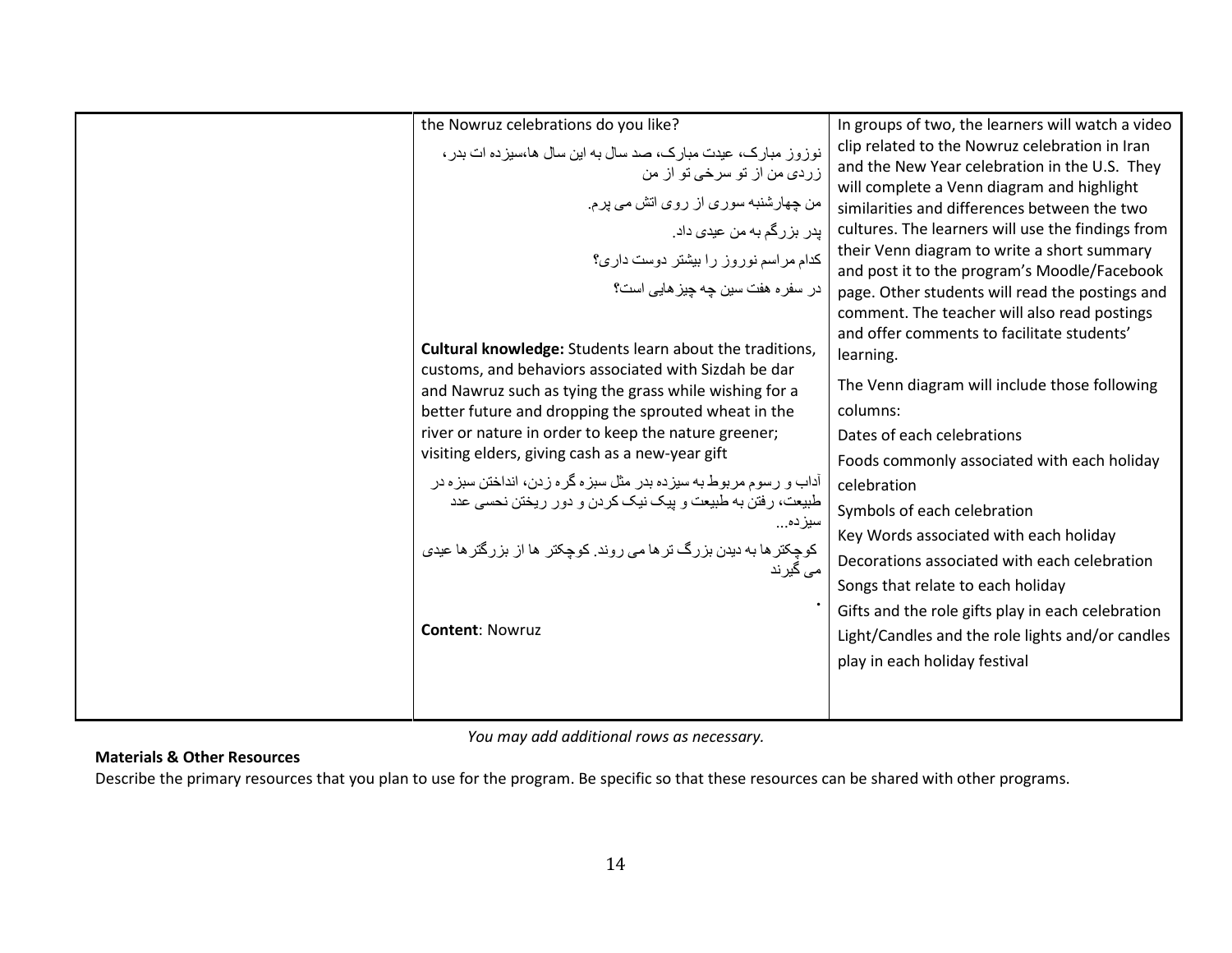## TBA

### Daily Schedule

 Describe the typical daily schedule for a participant. Consider how to create a program day that creates a blend different types of activities and learning experiences throughout the day. You may add additional rows as necessary.

| <b>TIME FRAME</b>                     | <b>ACTIVITY</b>                                                                                                                                                                                                                                                                                                                                                                                                                |
|---------------------------------------|--------------------------------------------------------------------------------------------------------------------------------------------------------------------------------------------------------------------------------------------------------------------------------------------------------------------------------------------------------------------------------------------------------------------------------|
| 9:00 - 10:20 (Reading Comprehensions) | Please refer to the Speaking and Listening Curriculum.                                                                                                                                                                                                                                                                                                                                                                         |
| $10:20 - 10:30$                       | <b>Break</b>                                                                                                                                                                                                                                                                                                                                                                                                                   |
| $10:30 - 10:40$                       | Opening activates: Instructor will review homework and introduce the<br>objectives of the day (daily schedule will vary).                                                                                                                                                                                                                                                                                                      |
| $10:40 - 12:00$                       | Learning Episodes 1-4 (20 minutes each): Learners will be learning the new<br>lesson through interpersonal, interpretive and presentational modes of<br>communication, such as: reading and writing words and sample texts,<br>matching activities, preparing pictures caption, etc. The teacher will<br>conduct a formative assessment throughout the lesson. He/she will use<br>recasting to correct learners' pronunciation |
| $12:00 - 1:00$                        | Lunch: Learners will take lunch break with their instructors to further<br>immerse in the culture.                                                                                                                                                                                                                                                                                                                             |
| $1:00 - 1:40$                         | Learning Episodes 1-2 (20 minutes each):<br>Opening activates: Learners will watch authentic Persian children movie.<br>Learners will watch Persian authentic movies and discuss their undressing<br>through small group discussions.                                                                                                                                                                                          |